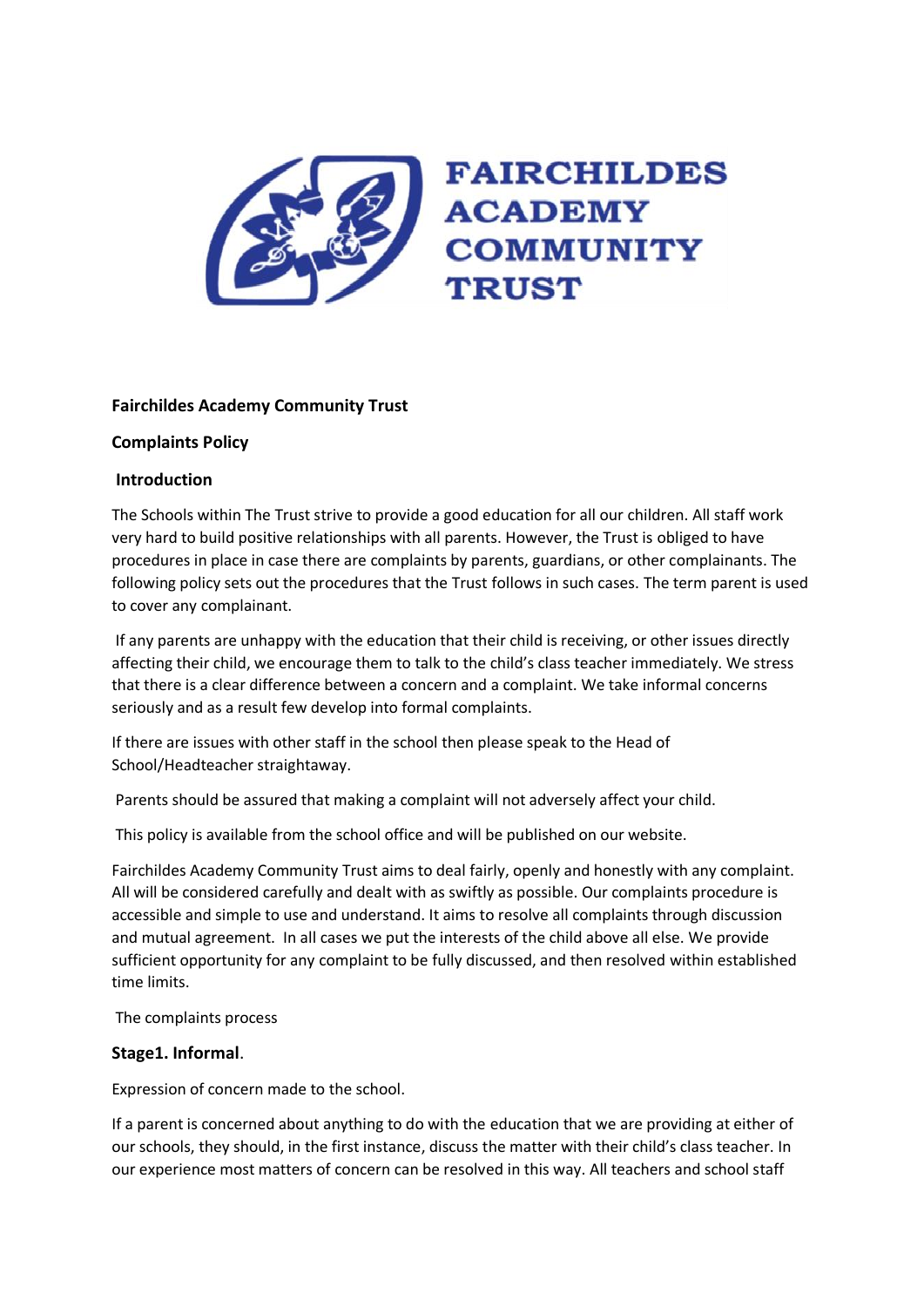work very hard to ensure that each child is happy at school, and is also making good progress; if there are any concerns about a child, staff want to know as soon as possible so that this can be resolved without it adversely affecting the child's progress or confidence. Most issues can be resolved on the spot with apologies where necessary. Members of the school's senior leadership may be involved at this stage.

# **Stage 2. Formal complaint to Head of School/Headteacher**

Parents/carers are able to raise concerns formally with the designated complaints officer (the relevant Head of School/Headteacher). \* Please note that properly collecting details always takes time. An appointment should be made at the school office.

Any such complaint will be dealt with very seriously. All relevant information will be gathered and the matter thoroughly investigated. Most complaints are normally resolved by this stage. The outcome of this investigation will be communicated to you within 15 school days

# **Stage 3. Executive Head Teacher.**

Complaints rarely reach this formal level but should you need to you should make a formal complaint to the Executive Head Teacher.

Complaints at this stage should be written and received within 10 school days of receipt of the Head of School's/Headteacher's decision. Your letter should be addressed to the Executive Head Teacher (marked "private and confidential") and should set out why you remain unhappy and what you wish to see happen. The Executive Head Teacher (who will not have previously been involved in your complaint) will consider the case. They will let you know when your complaint is to be considered. If a meeting with you and others involved is considered necessary you will be given adequate notice to prepare. The Executive Head Teacher will make their decision and write to you within 7 school days

### **Stage 4. Directors of the Fairchildes Academy Community Trust**

You may take your complaint to the Directors of the Fairchildes Academy Community Trust within 6 months of the Executive Head Teacher's response. (Please note that the Chair of Governors of each school is also a Director on the Trust Board)

If the complaint is not resolved, and all previous stages have been explored, a parent may make representation to the Directors of the Academy Trust, through the company secretary – Roxana Huque Dowlet. She can be contacted by a letter delivered to any of the Trust's schools, addressed to her and marked "private and confidential". The Directors will consider the letter and the parent will be asked to explain their case in person before a panel of at least 3 persons (one being independent of the management and running of the school.) The parent can be accompanied at the panel hearing if they wish. A decision will be provided within 15 days, where possible, and will be provided to the complainant and, where relevant, the person complained about. It will also be available for the Executive Head Teacher and Head/Head of School.

### **Stage 5. Further representation**

If you still remain dissatisfied you may make further representations

You may approach the Secretary of State for Education, the Ombudsman, or the EFA if you are unhappy with the process or outcome. This would normally only be appropriate if you believe that the school, Governing body and Board of Directors have acted illegally or arbitrarily.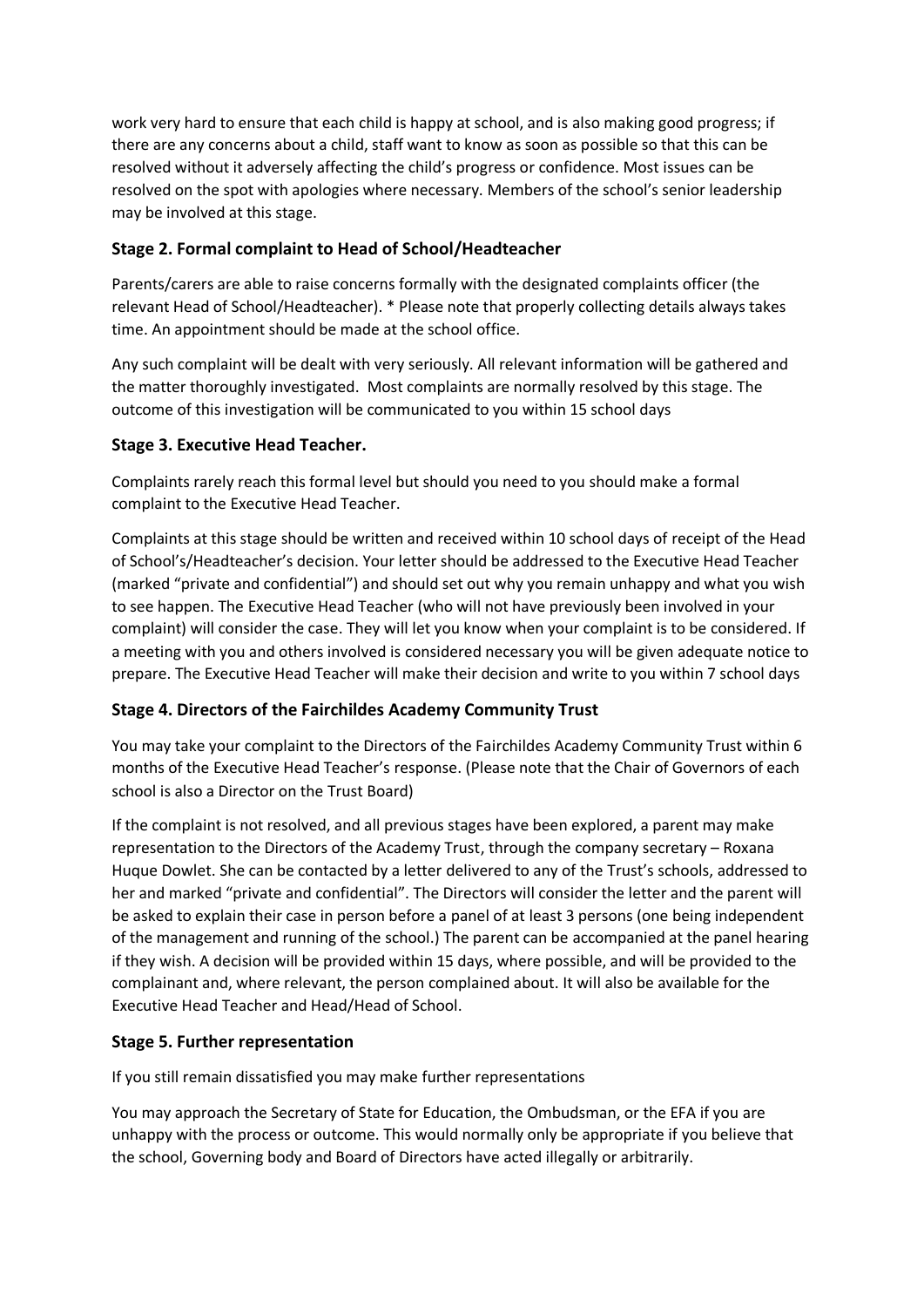# **Additional Information**

Should any parents have a complaint about Heads of School or the Executive Head Teachers, they should first make an informal approach to the Chair of the Directors (as at stage 4 above) who is obliged to investigate it. The Chair will do all s/he can to resolve the issue through a dialogue with the school, but if parents are unhappy with the outcome, they can make a formal complaint, as outlined above.

In the case of a vexatious complaint where despite all stages of this policy being followed the complainant remains dissatisfied they are not entitled to reopen the same issue. In such cases the Chair of Directors is able to inform them in writing that the process has been exhausted and that the matter is now closed.

An anonymous complaint will not be investigated under this procedure unless in exceptional circumstances.

### **Procedures: Investigation Stage**

Throughout all of the stages detailed above the person investigating the complaint must make sure that they:

- Establish what has happened so far and who has been involved.
- Clarify the nature of the complaint and what remains unresolved.
- Meet with the complainant or contact them if further information is required
- Clarify what the complainant feels would put things right.
- Conduct any interviews with an open mind and be prepared to persist in the questioning.
- Complete all necessary notes.

### **Resolution:**

At each stage in the complaint schools and complainant will want to keep in mind ways in which a complaint can be resolved. It might be sufficient to acknowledge that the complaint is valid in whole or in part. In addition it may be appropriate to offer one or more of the following:

- An apology;
- An explanation;
- An admission that the situation could have been handled differently or better;
- An assurance that the event that was the basis of the complaint will not recur;
- An explanation of the steps that have been taken to ensure it does not happen again. Details of any disciplinary procedures that have taken place as a result of the complaint are not released;
- An undertaking to review school policy or procedure in light of the complaint;
- An explanation that there is insufficient evidence and thus the complaint cannot be upheld;